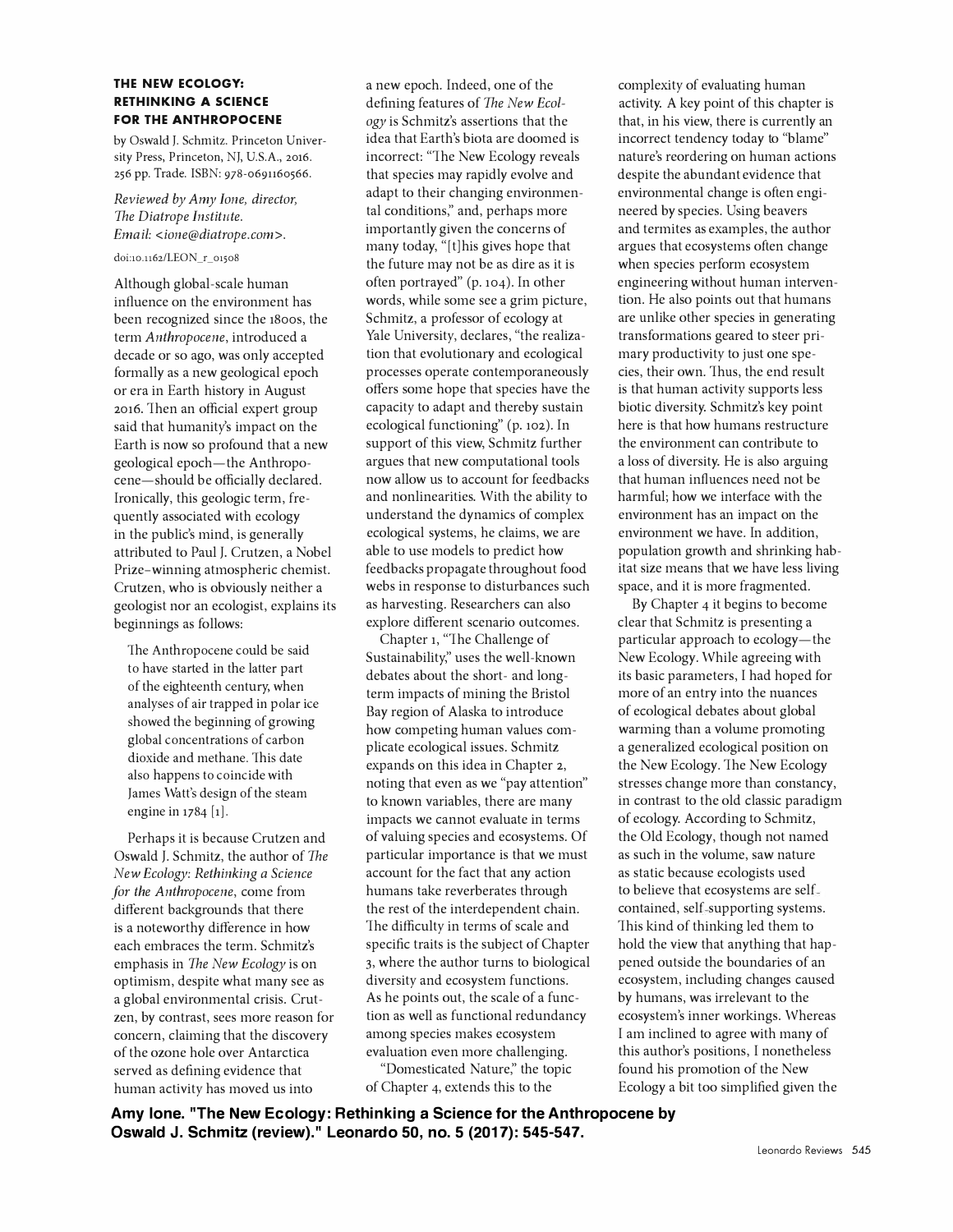historical, philosophical and multidimensional elements of ecological thinking. Perhaps my resistance to this chapter indicates there is a downside to writing a book for the general public or it may simply be a result of how much I dislike umbrella terms like the New Ecology.

Having established the need to focus on change, Chapter 5 promotes a socioecological systems thinking view as a counter to the old human/ nature divide that Schmitz claims harmed earlier ecological thinking. The components are further unpacked in Chapter 7. Schmitz's proposals rest on the claim that understanding how things operate can help avert future collapses of exploited systems, but his socioecological presentation only includes humans in the abstract. Essentially, he is proposing an ecological approach that is increasingly interwoven with city planning. The gist of this is that we need to remain flexible. We must manage for changeability, rather than constancy, for the system to remain resilient. In doing so, we will have the capacity to creatively adapt as new scientific understandings emerge. He advocates recognition of telecoupling-socioeconomic and environmental interactions over distances-and an environmental stewardship ethic. The idea is that we start with small projects and then scale up. While not offering details, he notes that environmental decisions must account for global connectivity and requires we build partnerships:

In the past, the hesitancy to build partnerships between conservation and industry in the interest of common cause or purpose has been attributed, in part, to the absence of critical science. But The New Ecology can offer the needed science ... can help craft ways to implement technology alongside maintaining species interdependencies and ecosystem functioning (p. 152).

In ecological vernacular, open systems can be sustainable only insofar as raw materials and energy are supplied in unlimited quantities. This condition will not be met for systems that depend on nonrenewable materials and energy (e.g. fossil fuels and mineral elements). Environmental stewardship, for Schmitz, is the correct approach because it includes promoting sustainable technologies, planning ahead and building a circular economy (an industrial economy that incorporates closed systems). For example, while a linear economy is a "take, make, dispose" model of production, a "recycling" factor offers circularity to the system.

Environmental stewardship respects various ethical positions and the nature of the social systems that determine them. It is an intermediate between anthropocentrism on the one hand and ecocentrism on the other. Essentially, humans have ethical obligations to one another that are mediated through their mutual relationships with the environment. Unlike historical conservation and management, stewardship includes minimizing potential damages created by society as it exploits ecosystems as well as improving environmental performance. In practice this is accomplished by protecting entire ecosystems, not just their parts. Therefore, we need to develop policies/regulations that minimize risks and maximize opportunities to sustain and restore natural ecosystems for current and future generations. Ethical stewardship is also an ecocentric ethic to some degree: "An ecocentric ethic thus recognizes that if humans are to be considered part of nature, they, like all other species, should have the right to exploit if' In other words:

Humans as biotic species are functional parts of complex adaptive ecosystems. While recognizing humanity's right to exploit nature, such an ethic is not intended to give humanity license to exploit ecosystems without regard to sustainability. Systems thinking teaches us that to maintain sustainability of the whole system, humans must act in ways that preserve food web structure, and also

preserve the dynamism created by species interactions and feedbacks (pp. 145-146).

Chapter 6, "Hubris to Humility;' shows how difficult it is to design ecosystems in a real sense. This chapter begins with Biosphere 2 (the Earth is Biosphere 1), a science experiment in the 1990s that took place in a fully enclosed glass facility near Tucson, Arizona. The enclosed space contained several miniature ecosystems, heating and cooling systems and space for human habitation and agriculture. Eight people were sealed into the facility for two years. The project included monitoring their health, the air, water and soil functioning. The problems the experiment exposed show how difficult it is to engineer a functional natural economy. Humans complained of hunger the first year, although they did adapt in the second. The ecosystems became underdeveloped or transformed because of unforeseen limitations related to how the crafted environment evolved. The most significant challenge was maintaining balanced levels of carbon dioxide and oxygen. The experiment, which cost about US\$200 million, was halted after two years because many species died and the humans began to experience apnea and chronic fatigue.

While I appreciate Schmitz's expression of the need for humility and his notations that the New Ecology offers an approach by humans and for humanity, a major reservation I had as I read was that humans in this book are more conceptual than "actual;' because he treats humanity as if it is of one piece. People interested in learning about how an ecologist sees this vocation will no doubt enjoy this book, particularly those who desire a view that counters the idea of a global environmental crisis. Even so, it is hard to avoid concerns about the human enterprise, as Schmitz's comments about global climate change remind us:

Layered upon all of this, with potentially conflating effects, is global climate change. Domestication of nature by humans increases